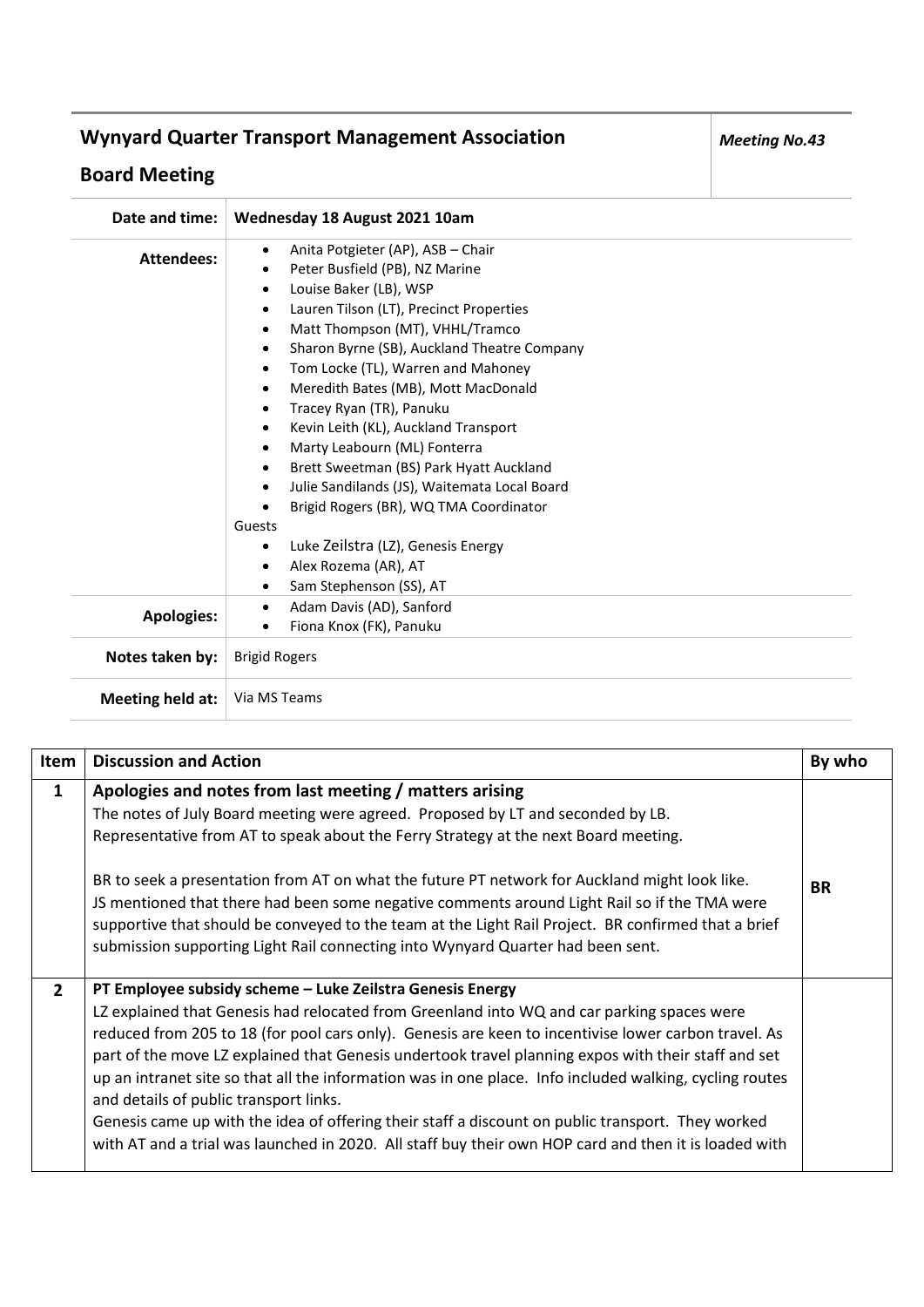|              | a 25% discount for travel at specific times. 81% of staff now using PT for commuting and monthly                                                                                      |  |
|--------------|---------------------------------------------------------------------------------------------------------------------------------------------------------------------------------------|--|
|              | cost of the subsidy is around \$2,500. 47% of their staff use the end of trip facilities.                                                                                             |  |
|              | The building owner provided a subsidized shuttle bus for 6 years this has been used for employees                                                                                     |  |
|              | living in the Eastern suburbs. Genesis are keen to look at an exit strategy for this as PT                                                                                            |  |
|              | improvements are made in this area. This costs approx. \$6,300 per month and moves around 15                                                                                          |  |
|              | people (8%) of staff. 65% staff had longer commutes to the new site in WQ. 10% of staff still drive to                                                                                |  |
|              | work because there are "insufficient transport routes from their home"                                                                                                                |  |
|              | LK commented that making the sign-up process easy and good comms were key to getting staff sign                                                                                       |  |
|              | up. LK noted that their financial modelling was out and costs were lower than predicted. Genesis                                                                                      |  |
|              | had been worried about the potential abuse of the system but this hadn't been an issue, although                                                                                      |  |
|              | staff had to sign an agreement to say that they would share details of subsidized journeys if asked.                                                                                  |  |
|              | Genesis are keen to increase EV infrastructure and they will soon have an electric truck. LK                                                                                          |  |
|              | mentioned that they were looking at providing E bikes and E Scooters for their staff to use in and                                                                                    |  |
|              | around WQ. They had managed to buy out staff who had vehicles built into their employment                                                                                             |  |
|              | contracts.                                                                                                                                                                            |  |
|              | JS asked if the scheme was costing less than they predicted would Genesis look to increase the                                                                                        |  |
|              | amount of subsidy being offered - 30%?                                                                                                                                                |  |
|              | LK explained that the current trails was due to end in October 2021 and everything was up for                                                                                         |  |
|              | review.                                                                                                                                                                               |  |
|              | AP asked if staff needed 2 HOP cards. LK explained that wasn't necessary as the discount was only                                                                                     |  |
|              | applied at certain times so the rest of the time the person paid the regular fare.                                                                                                    |  |
|              | BR asked how the carbon emission reductions were being calculated - LK explained they were using                                                                                      |  |
|              | the scientific method.                                                                                                                                                                |  |
|              | LK said he would be happy to answer any questions or provide help to other businesses looking at                                                                                      |  |
|              | the PT subsidy scheme for their own staff. AP thanked LZ for his time.                                                                                                                |  |
| $\mathbf{3}$ | Beaumont Street upgrade - Alex Rozema & Sam Stephenson                                                                                                                                |  |
|              | AR thanked the TMA for the opportunity to present to them and explained that Matthew had moved                                                                                        |  |
|              | onto another project. SS was introduced as part of the Comms team for AT. The area to be                                                                                              |  |
|              | upgraded can be seen in the slide below.                                                                                                                                              |  |
|              | Ñ                                                                                                                                                                                     |  |
|              |                                                                                                                                                                                       |  |
|              |                                                                                                                                                                                       |  |
|              |                                                                                                                                                                                       |  |
|              |                                                                                                                                                                                       |  |
|              |                                                                                                                                                                                       |  |
|              |                                                                                                                                                                                       |  |
|              |                                                                                                                                                                                       |  |
|              |                                                                                                                                                                                       |  |
|              |                                                                                                                                                                                       |  |
|              |                                                                                                                                                                                       |  |
|              |                                                                                                                                                                                       |  |
|              | Timelines are as follows: *These are all subject to change.                                                                                                                           |  |
|              | AT Design Review Panel - September 2021*                                                                                                                                              |  |
|              | Public consultation - November-December 2021*                                                                                                                                         |  |
|              | Detailed Design - 2022                                                                                                                                                                |  |
|              | Construction - Mid 2023-2025                                                                                                                                                          |  |
|              | The project needs to accommodate future plans such as the developments on Wynyard Point, the                                                                                          |  |
|              | proposed Northern Pathway etc. The project also wants to support the mode split targets set out in                                                                                    |  |
|              | the Resource Consent for the area - 70:30 with 70% of all journeys being sustainable. AR<br>acknowledged that there were many competing issues in the area but understood the need to |  |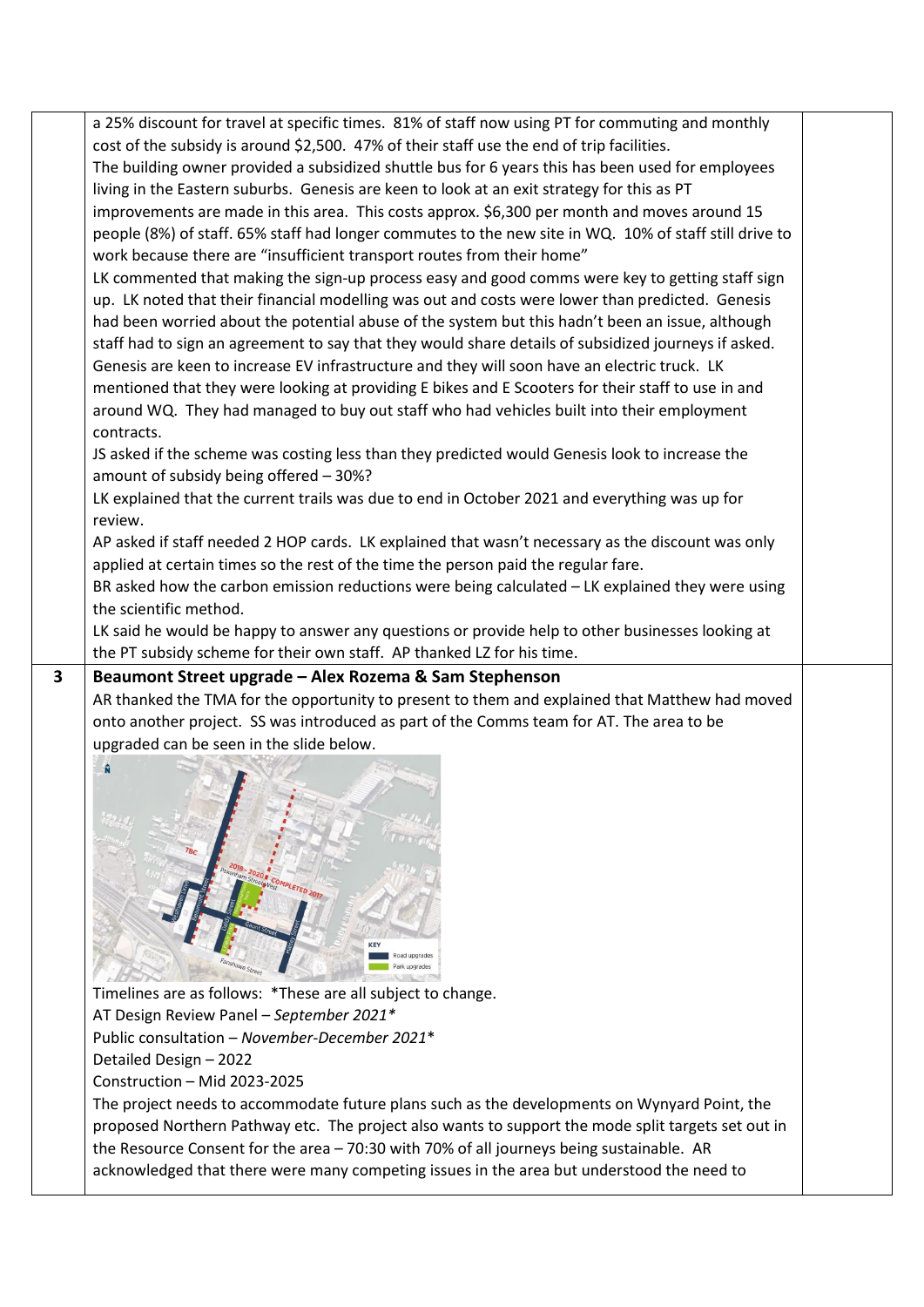support the local maritime industry and character. AR expressed his desire to meet with stakeholders face to face as he was new to the project, he wants to fully understand the issues and any concerns. Visuals of the draft concept plans were shared. Next steps are as follows, again these are subject to change: • Complete land owner and tenant discussions • Safety Reviews • AT Design Review Panel – *September 2021\** • Key stakeholder feedback (design changes) • Public consultation – *November-December 2021\** • Detailed Design – *2022* • Construction – *2023-2025* TL asked if the project was looking for a sustainability rating. AR would look into that. LB asked if the cycleway was separate or if all active mode users were in the same space. SS clarified that cyclists would have their own path. LB mentioned that WSP were undertaking the vulnerable users audit on this project. PB asked AR how many car parks were being removed as part of the upgrade. AR confirmed that there were currently 124 spaces including 6 loading bays, this would be reduced to 51 spaces – 45 car parking and 6 loading spaces. That works out to be a 62% reduction in car parking spaces. PB stated that this reduction was unacceptable to the marine industry. Many of the businesses relied on parking for their customers – no one was going to carry and outboard motor on a bus to WQ. PB also mentioned a promise that had been made to the marine industry by the former CEO of Panuku and this reduction in parking conflicts with what was promised. KL suggested that the marine industry do some work and get some data on how many spaces they need. Fact based would help with decision making. PB commented that the car parking was always fully occupied whether it be by trades people or workers in the area – mostly parking all day. Orams have just finished stage 1 of a major redevelopment for superyachts and millions were being invested by the private sector into the area. Beaumont Street is in effect an industrial access road and the needs of the marine industry are not being addressed. Reducing car parking will drastically impact the economic viability of marine businesses in the area. It would also make it more difficult to attract new marine entities into the area. The ground floor of many new buildings was designated for marine but they might sit vacant if businesses can't operate successfully, needing car parking is part of that. BR mentioned that the marine industry were keen to have a time limit for parking, say 2 hours but AT haven't been responsive to that idea. LB suggested that WQ TMA could organize feedback as a group. KL suggested that a workshop be held and feedback be provided as a group. AP suggested that conversations take place in a workshop format, getting all the right people around the table. The workshop would ideally take place before public consultation – depending on Covid alert levels. BR to arrange workshop. AP thanked AR and SS for attending. AR thanked the group and acknowledged that there was a lot of expertise around the table, he felt that this would be very useful for the success of the project. **BR 5 Updates Chair** AP mooted the idea of increasing the membership fees for the TMA which had been static since 2016. Any comments feedback to BR. *Post meeting note: The Rules of the TMA state – "9.1 The association may levy its members such fee or subscription charge considered by the Executive Committee/Board necessary to carry out its objects"* **ALL**